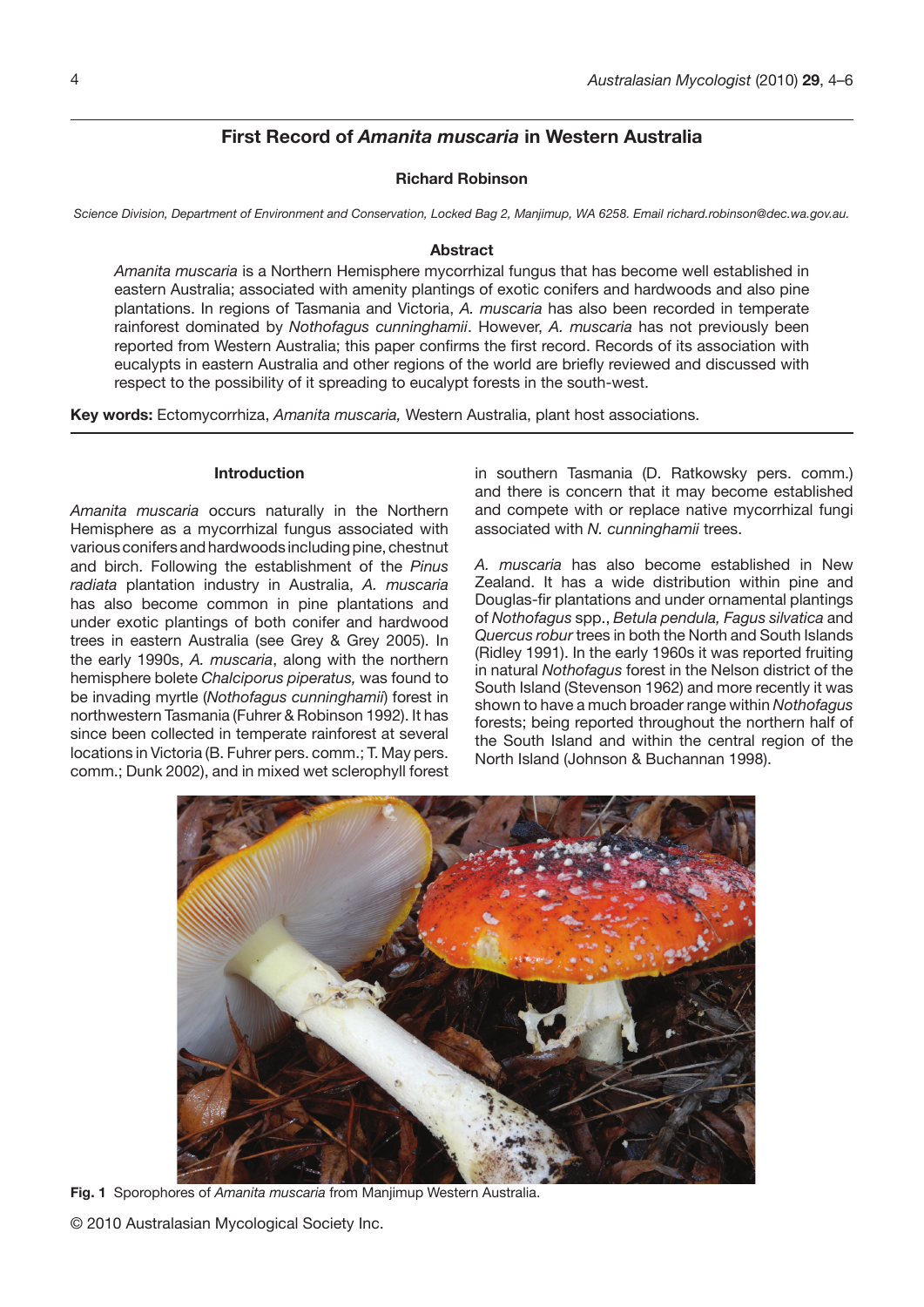Conversely, in other regions of the world, including New Zealand, Spain and Portugal, *A. muscaria* has been found associated with exotic plantings of eucalypts (Ridley 1991: Castro 1998 and others cited in May & Wood 1997).

Despite being common in eastern Australia *A. muscaria* has not previously been recorded in Western Australia (WA). Trial plantings of *Pinus radiata* began in the late 1890s in WA and the plantation industry became well established during the 1950s (Forests Department 1969). The most common mycorrhizal species associated with *P. radiata* trees in WA include *Rhizopogon luteus, R, roseus, Suillus luteus* and *S. granulosus* (Kessell 1927; Bougher & Syme 1998, Dunstan *et al.* 1998). In June 2009, six sporophores of *A. muscaria* were found in a rural garden in the southwestern town of Manjimup, under a birch (*B. pendula*) tree.

#### **Materials and methods**

Sporophores were photographed *in situ,* and a collection consisting of four specimens was brought back to the laboratory for formal identification. Morphological details of the fresh specimens were compared with descriptions published for both Australian (Grgurinovic 1997) and New Zealand (Ridley 1991) collections of *A. muscaria.* The sporophores were then air dried at 35º C and processed for lodging at the Western Australian Herbarium (PERTH). Microscopic examination of dried material was undertaken using bright field microscopy.

#### **Results**

Macroscopic and microscopic details of the Manjimup collection of *A. muscaria* agree with descriptions by Grgrinovic (1997) for South Australian collections held in the State Herbarium in Adelaide (AD) and Ridley (1991) for New Zealand collections held at Auckland (PDD). The cap is 55–95 mm diameter, orange-red, fading to yellow at the margin with creamy-white wartlike universal veil fragments on the surface, the gills are creamy-white, and the stipe is white with a torn membranous veil and a bulbous tapering base (Fig. 1). The spores are short ellipsoid, inamyloid, hylaine,  $8-10.5 \times 7-9.5$  µm; basidia are 4-spored, clavate,  $46-55 \times 10-12$  µm and there are occasional clamp connections (Fig. 2). All macrosopic and microscopic characters are typical for *A. muscaria*.

Collection details. *Western Australia*: Manjimup. Under *Betula pendula*, 3 June 2009, *B. & J. Markotis*  (RR1104WA, PERTH 06672345)

#### **Discussion**

*A. muscaria* is a well known conspicuous fungus. Although it is a Fungimap target species (Grey & Grey 2005) and WA has an active community-based fungal

© 2010 Australasian Mycological Society Inc.

5



**Fig. 2** Basidia (left) and spores (right) from the Manjimup collection of *Amanita muscaria.* Scale bar = 10 µm (drawn by K. Syme).

studies group this is the first record of *A. muscaria* in WA. Pine plantations in WA were established using seed and in the 1920s *P. radiata* seedlings were actively inoculated with *R. luteolus* using spores and soil from established nurseries (Kessell 1927; Kessell & Stoat 1938). It is not clear how *R. luteolus* became established in nurseries, but possibly through the introduction of spores with seed (Kessell 1927). *A. muscaria* has not been actively used to inoculate trees in WA, unlike plantations in eastern Australia (Sawyer 2001).

The garden in which the sporophores were found was established about 1996 and is isolated within cleared farm land surrounded by lawn and a gravel driveway. There are three ornamental trees in the garden; a birch (*B. pendula*)*,* a crab apple (*Malus* sp.) and a golden ash (*Fraxinus excelsior* 'Aurea'). The trees were purchased in Balingup, a town approximately 60 km northwest of Manjimup. The birch tree is the most likely host. The owners of the property first noticed a single sporophore in 2008, and in June 2009 about 12 sporophores developed over a 2–3 week period (B. Markotis pers. comm.).

Although the garden is isolated, future occurrence of sporophores will need to be monitored and the risk of spread into *P. radiata* plantations, neighbouring ornamental plantings or native forest will need to be assessed. In southeastern Australia, *N. cunninghamii* appears to be the main native species at risk to hosting *A. muscaria.* Dunk (2002) confirmed from